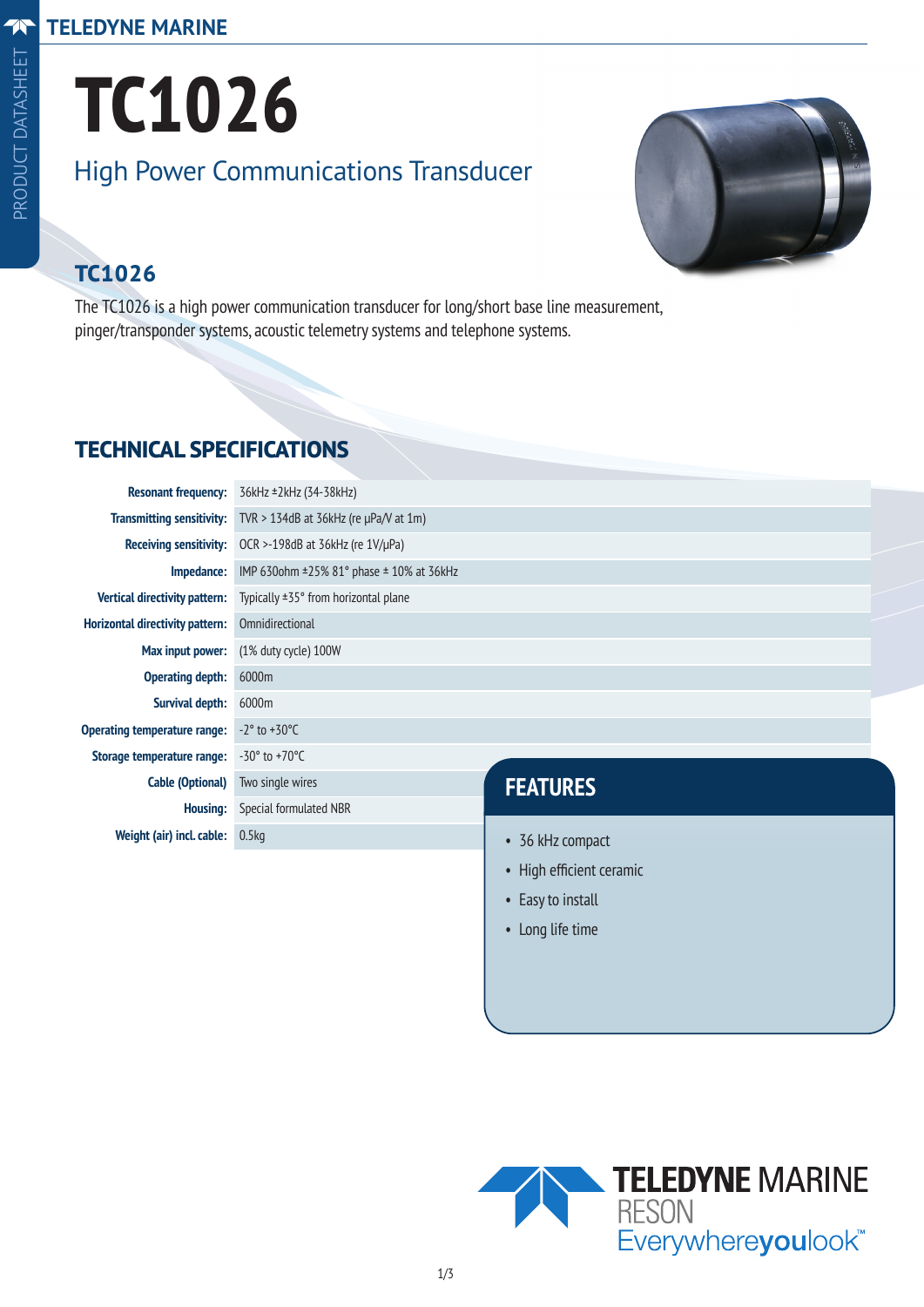**TELEDYNE MARINE** Teledyne RESON Transducer TC1026

### **Transducer TC1026**  $T = 0.12726$  $\overline{6}$ High Power Communications Transducer Transducer Transducer Transducer Transducer Transducer Transducer Transducer Transducer Transducer Transducer<br>Transducer Transducer Transducer Transducer Transducer Transducer Transducer Transducer Transducer Transducer<br>Tr Transducer Transducer Transducer Transducer Transducer Transducer Transducer Transducer Transducer Transducer<br>Transducer Transducer Transducer Transducer Transducer Transducer Transducer Transducer Transducer Transducer<br>Tr

# Transducer Transducer Transducer Transducer Transducer Transducer Transducer Transducer Transducer Transducer<br>The C10266 Second Transducer Transducer Transducer Transducer Transducer Transducer Transducer Transducer Trans<br> **High Power Communications Transducer**

Transmitting Directional Response

-30<sup>o</sup>

Transmitting Directional Response

Vertical directivity pattern

Vertical directivity pattern



Receiving Sensitivity [dB re 1V/µPa @ 1m]



Transmitting Sensitivity [dB re 1µPa/V @ 1m]